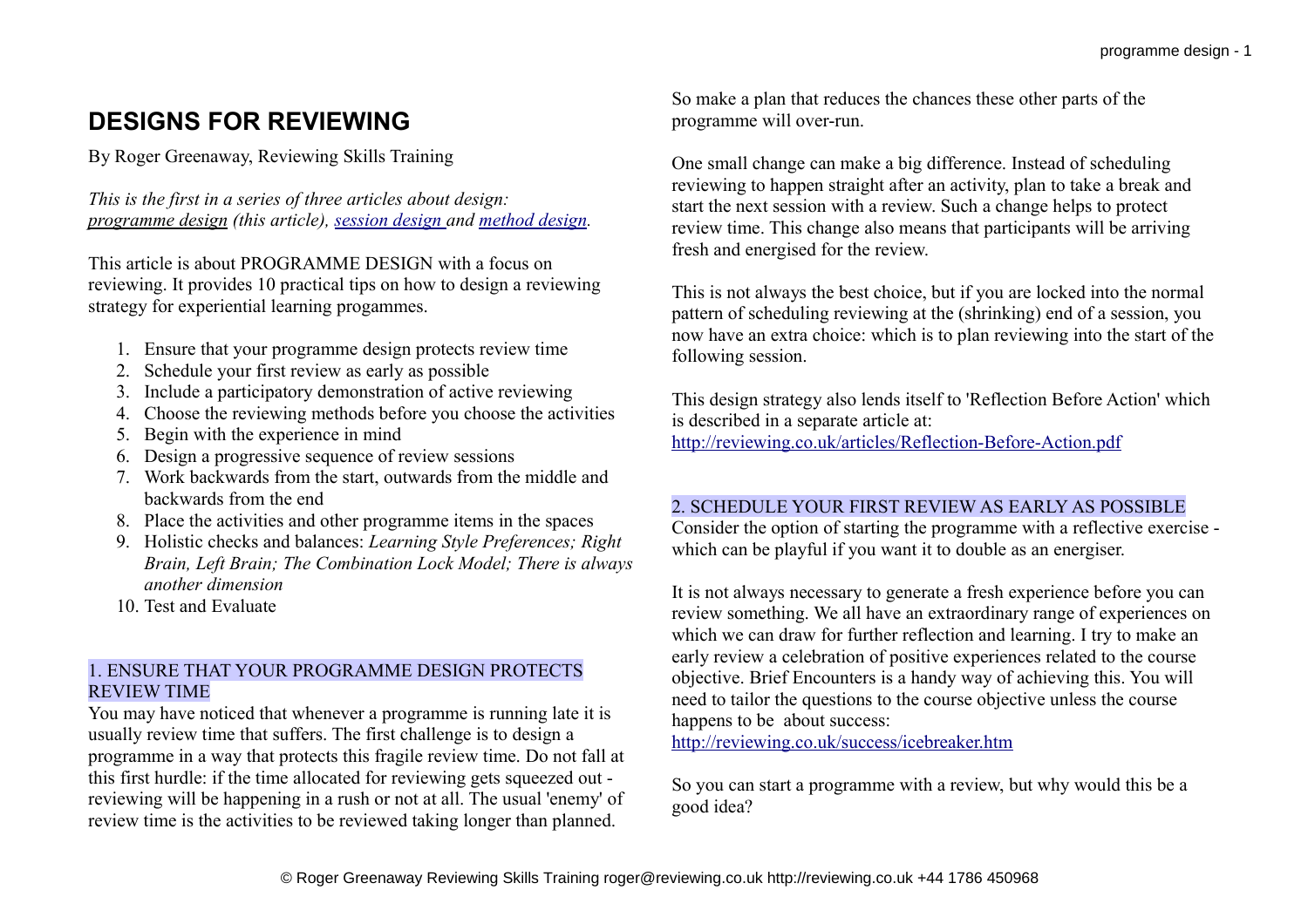- it demonstrates that review and reflection is a valued part of the learning process right from the start.
- it saves time because you do not first need to generate an experience in order to facilitate experiential learning: you are off to a quick start.
- it serves as a handy example of what reviewing can be (see next)

### 3. INCLUDE A PARTICIPATORY DEMONSTRATION OF ACTIVE **REVIEWING**

Ensure that your programme design includes a section early on in which active reviewing is explained as being a significant part of the learning process. Ideal timing for this explanation is soon after the group have first experienced a fine example of active reviewing! You could for example, include an explanation soon after a reviewing activity such as Brief Encounters.

*Follow these first three tips and you will have a programme design that protects review time and you could have participants experiencing, enjoying and appreciating the value of reviewing within the first half hour of your programme. Both the programme structure and the participants are now supporting reviewing. And you are already way ahead of the competition who have yet to finish their introductory lecture about experiential learning ;-)*

# 4. CHOOSE THE REVIEWING METHODS BEFORE YOU CHOOSE THE ACTIVITIES

This is (in part) another strategy for protecting review time because it involves scheduling all the reviews before scheduling the other features of the programme. This is an alternative to the common practice of placing reviews in the time gaps left over when everything else is in place.

This design process may seem illogical if you have yet to try it.

The logic is as follows:

- experiential learning is a combination of 'activity' and 'reflection'
- participants are best served when there is an optimal balance between 'activity' and 'reflection'
- when activities are the first items to be placed in a programme design, it is very likely that the balance will be skewed too much towards activities *even at the design stage.*
- if review time is less than ideal, the quality of learning suffers. whereas it is relatively straightforward to find or devise suitable activities to fit in the time available.

*This is not an argument for tipping the balance in the other direction: it is simply an approach to programme design that is more likely to result in the optimal balance that you believe will be most effective.*

# 5. BEGIN WITH THE EXPERIENCE IN MIND

Design is a creative process, so it pays to work with a medium that lends itself to creative thinking. I like to work with a stimulating collection of picture postcards.

- From a pool of pictures I ask programme designers to choose pictures representing participant emotions which they expect or want to happen at some point during the programme.
- I ask the designers to place their pictures on a time line which starts before the programme and finishes after the programme.
- I provide sticky labels for people to write labels for any pictures that do not have a clear enough meaning.
- Once a sequence is agreed, an optional creative step is to ask whether the sequence would work in reverse. (Often it will and can lead to some creative breakthroughs in design.)
- I now ask the design team to put cards with names of reviewing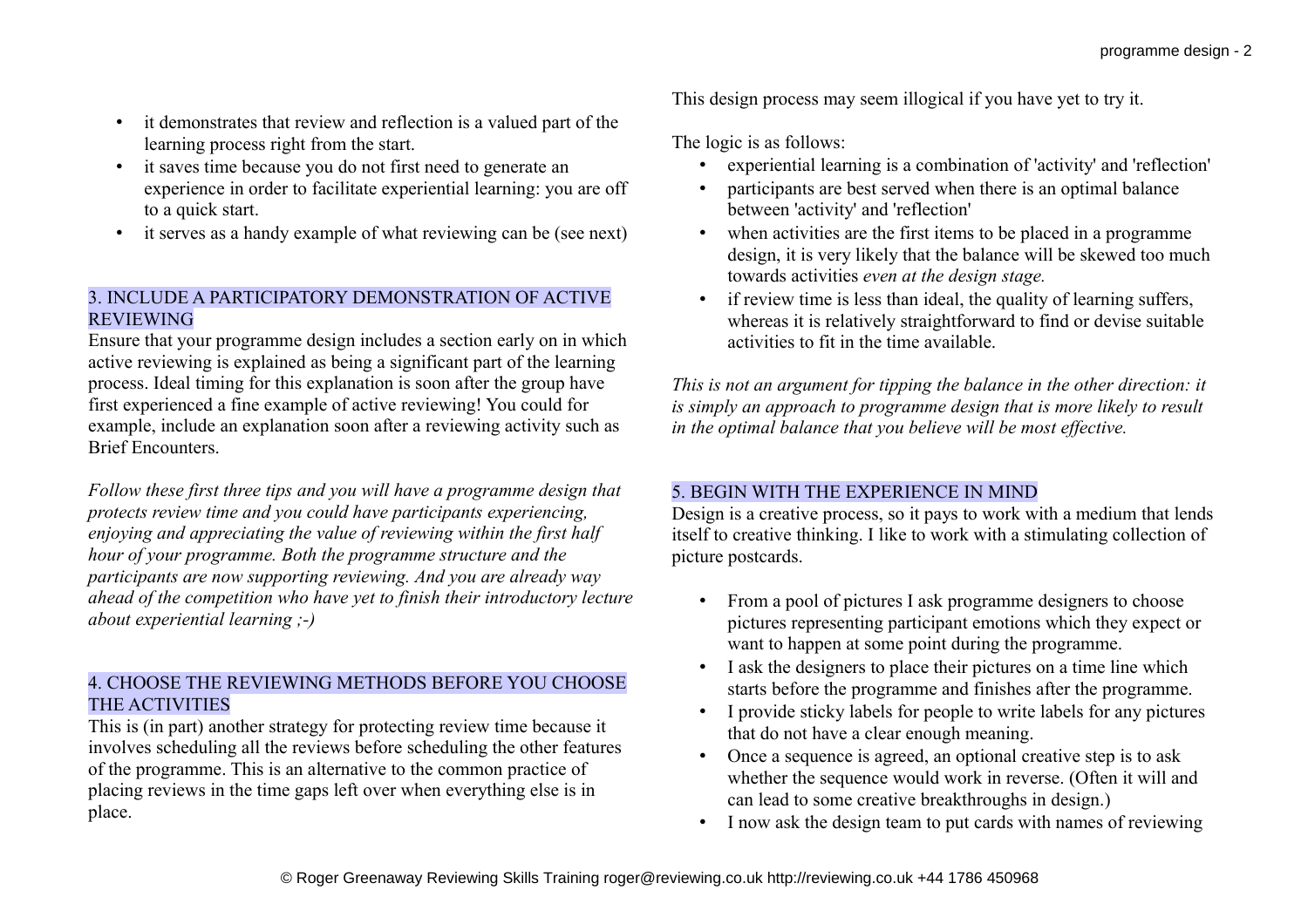methods at suitable places on the timeline. A method might be 'suitable' because it is a good way of generating, or working with, the kinds of experiences represented on the nearby pictures.

*If you are designing a programme for experience-based learning then it is important at some stage in the planning to look at the desired (or likely) sequence of emotional experiences. Of course you will want to look at the desired (or likely) sequence of learning too. (See next)*

### 6. DESIGN A PROGRESSIVE SEQUENCE OF REVIEW SESSIONS

There are many candidates (models, theories, traditions, journeys, stories) from which you can create a suitable flow or sequence in a programme. Relying on just one sequence for design is unlikely to be sufficient if you are attempting to produce a holistic learning design, but I will use just one model as an example.

The Active Reviewing Cycle is a model that arose from my study of facilitators with good reputations. It represents the kind of sequence that they generally followed within a single reviewing session. More recently I have been using this same sequence for programme design. In other words I am applying the cycle to a longer time scale.

The first two stages of the cycle are FACTS and FEELINGS. Taken together these stages typically involve storytelling (stories of experience). Focusing on facts produces a descriptive account of what happened and focusing on feelings draws attention to individual and group feelings experienced during the event being described. This means that in the early part of a programme I will mostly be using methods that help learners to tell stories about experiences. *This places experience at the centre of experiential learning. Paying attention to experience can be a remarkably effective way of generating a mutually supportive (and evidence-based) learning climate.*

Around mid-way in a programme I will tend to focus on the third stage: FINDINGS. This stage is represented by the spade symbol and involves digging deeper into the reasons why things happen. The review methods at this stage help people to find and discover new learning from their experiences.

Towards the end of the programme I would have a concentration of reviewing methods that focus on the FUTURE while still making strong connections with experiences and learning so far. Some FUTURE methods also fit well at the beginning of the programme and immediately before an activity, but *if you do too much 'future' work there is a risk that you are neglecting the core process of reflecting on past and present experience*

Single review sessions will generally include at least one complete reviewing cycle, but over the programme as a whole, reviewing methods that bring out FACTS and FEELINGS tend to be used most near the beginning, methods that are good for bringing out FINDINGS are most useful in the middle, and methods that look to the FUTURE are most useful towards the end.

There are many other good rationales for sequencing and shaping a programme, but if you want to see some examples of reviewing methods matched to the Active Reviewing Cycle see: <http://reviewing.co.uk/learning-cycle/index.htm>

### 7. WORK BACKWARDS FROM THE END, FORWARDS FROM THE START AND OUTWARDS FROM THE MIDDLE

This kind of planning is most easily done with cards and a time line, and ideally with other people in your planning/design team.

• Ask your planning team which reviewing methods they think will be most suitable and effective for the participants to achieve their learning objectives.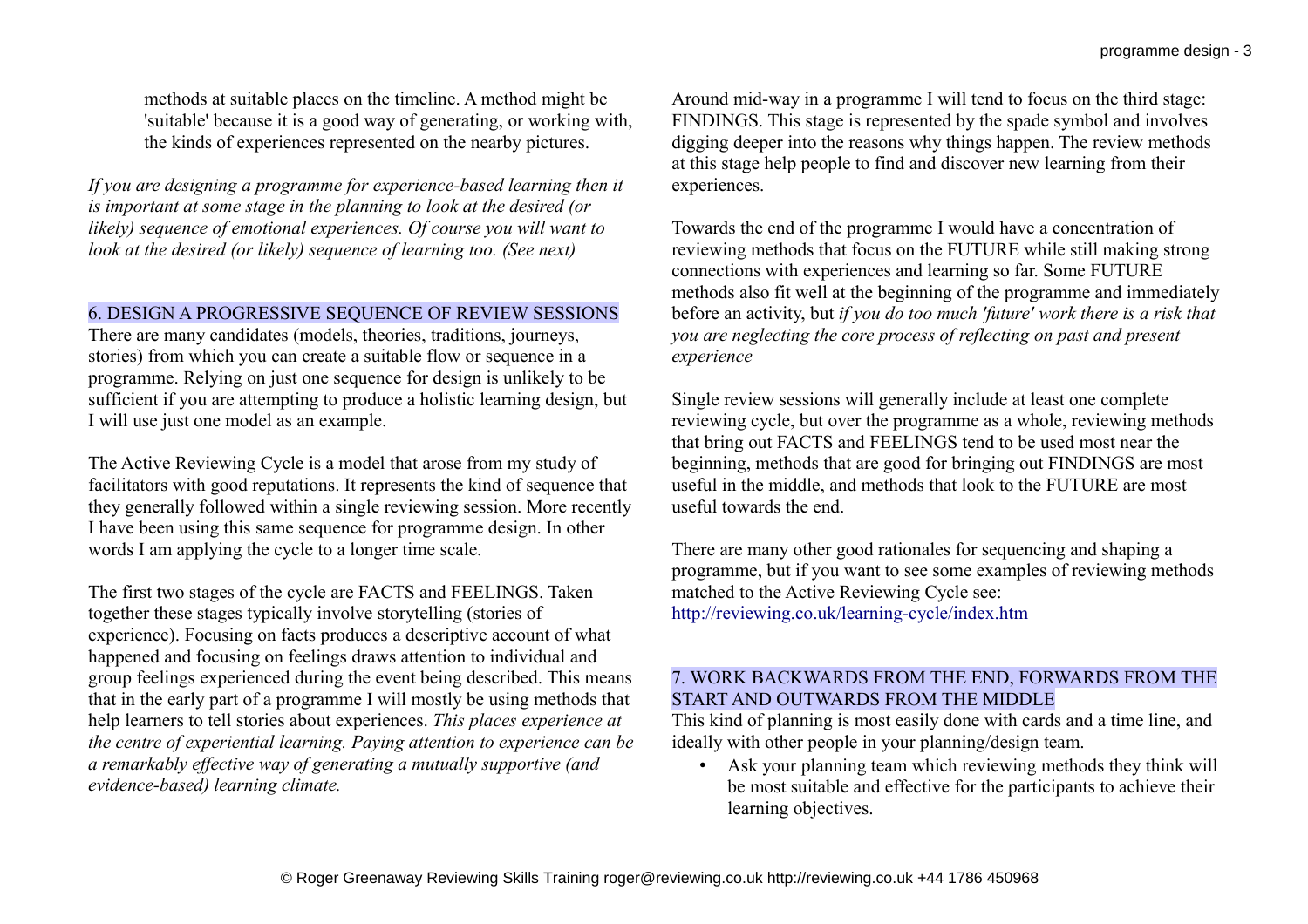- For each proposed reviewing method, write down its name on a card (one name per card).
- The first card sort involves placing each card into one of three sets: 'beginning', 'middle' and 'end'. (If you provide 'pre-work' and 'follow-up' create extra sets of cards for reviewing methods that can be used before and after the programme.)
- The next card sort involves arranging each set of cards into a likely sequence.
- If the timeline includes start, finish and break times you can also do a provisional test to see if you have too many, too few or about the right number of cards (methods) to fit the schedule.
- With different coloured cards you can now create cards for each activity or input or any other element that you want to fit into your programme.

### 8. PLACE THE ACTIVITIES AND OTHER PROGRAMME ITEMS IN THE SPACES

A useful experience-focused question to ask is:

*'What kind of activity is likely to create the kinds of experiences that would be good to review using this method?'*

Some examples might help:

- if you want to use <u>Action Replay</u>, then the more action there is in the activity the more suitable it will be for a replay. Action Replay is a struggle if the activity involved a lot of sitting or standing around without a lot of movement. Because Action Replay can be used for subgroups to inform each other about what they were doing in a separate location, a replay does not need to be limited to activities in which the whole group was together.
- if you want to use the [Missing Person](http://reviewing.co.uk/articles/ropes.htm#MISSING_PERSON) method it works best when the group can refer to a number of group activities rather than

referring to just one activity. It also fits better after a challenging activity that highlights the need for better teamwork - and while there are still a few activities to come in which the 'Missing Person' can help the group focus on better performance.

- if you want to use a group feedback exercise such as [Spokes,](http://reviewing.co.uk/articles/ropes.htm#SPOKES) then it is important that the activity being reviewed was one in which everyone was busy doing something that was mostly in the view of everyone else. In other words, if everyone has had the chance of being noticed during the activity there is more chance that others will be able to comment on their performance.
- for paired feedback exercises such as [Learning Buddies,](http://reviewing.co.uk/archives/art/9_4.htm#LEARNING_BUDDIES) [Goal](http://reviewing.co.uk/archives/art/1_6.htm#goal) [Keepers,](http://reviewing.co.uk/archives/art/1_6.htm#goal) [Empathy Test](http://reviewing.co.uk/archives/art/5_1.htm#31) or [Egoing,](http://reviewing.co.uk/archives/art/3_9.htm#EGOING) the quality of feedback is better if each pair was working closely together during the activity. Such activities might be ones where pairs sit together or walk together or where the group moves in a line and they are next to each other in the line. This also works for activities where the group is split into two shifts that alternate between the doing shift and the observing shift.

The more that you use active reviewing methods the more you will notice a blurring between what is an activity and what is a review. I choose to put a positive spin on any such confusion by referring to it as '**integrated practice**'. I feel that I have reached this point both by working backwards from review processes and by developing review methods that pay attention to what participants are doing and experiencing during the review method itself. I will save examples of integrated practice for a future issue, because to do so now would spoil the relative tidiness of the programme design processes that I am outlining in these tips.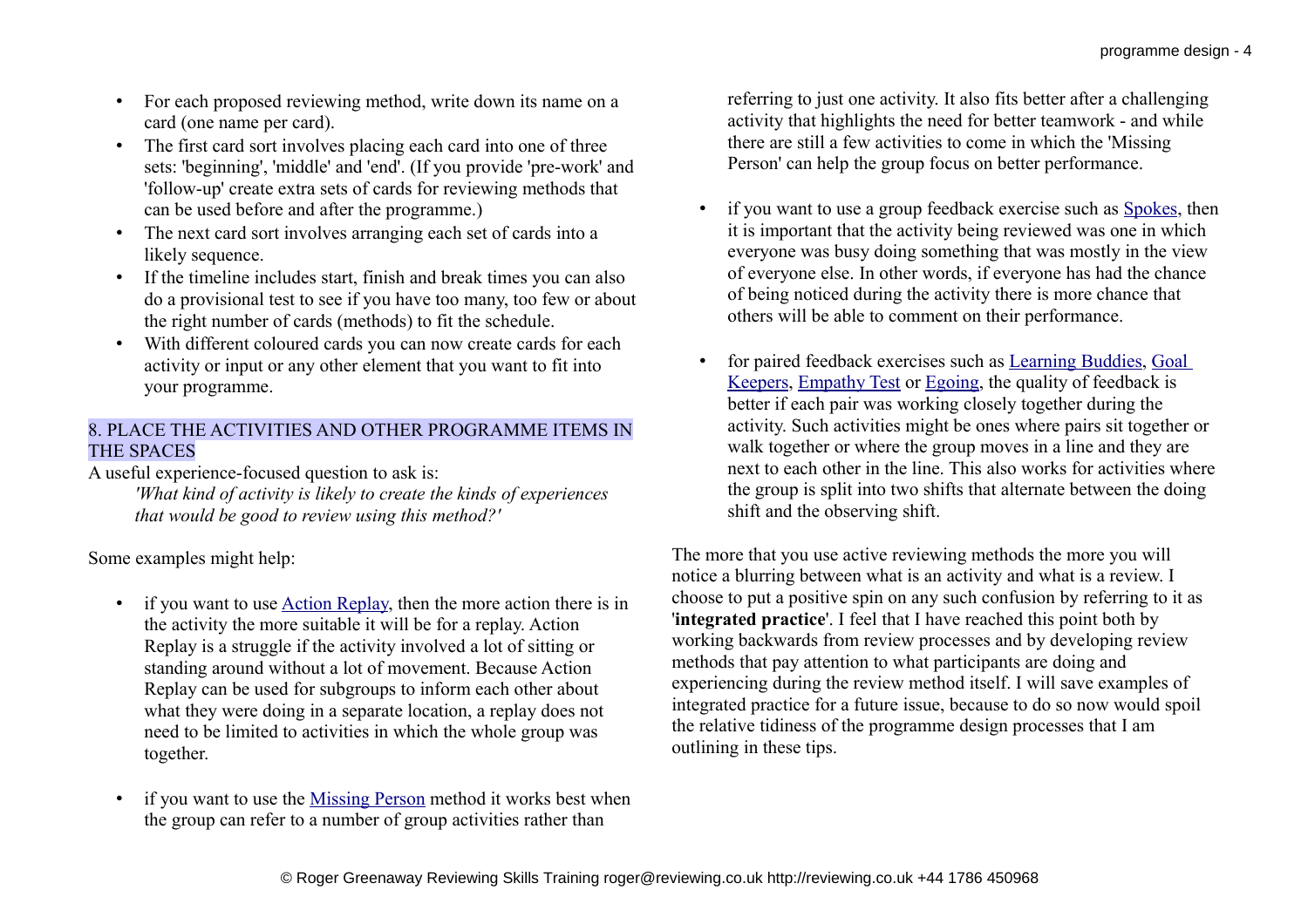# 9. HOLISTIC CHECKS AND BALANCES

When designing a programme in which you want to tap into the power of holistic and experiential ways of working, there is probably an infinite array of dimensions that you could consider. But it is unwise and unnecessary to overload your design effort with a multitude of holistic considerations. Fortunately many of these dimensions are present without being designed in to the process. This is largely because you are working with whole persons who bring 'everything' with them and who will be breathing life into your programme design as they participate.

However ... there are some handy design tools and models that can help you to check that there is sufficient variety and balance in the opportunities that your programme provides.

### 9.1 Learning Style Preferences

Over 100 so-called 'learning style preferences' have been identified by various theorists. Most individual theories include styles in these 5 areas: doing, sensing, thinking, planning and integrating. Because any group of people (whatever their job roles) is likely to include a broad range of learning style preferences, a review strategy should aim to include all such preferences - if you want full participation in reviewing sessions. There is no need to exclude people with an 'activist' self-description from active reviewing!

### 9.2 Right Brain, Left Brain

A simpler check is to see whether your overall reviewing strategy will continually exercise both 'right brains' and 'left brains'. Does your reviewing strategy regularly include creative, intuitive and expressive tasks as well as tasks involving logic, language and analytical thinking? Recent research has shown that the brain is not nearly as dichotomous as the popular version of right-left brain theory implies. For example, the best maths is achieved when both halves of the brain work together. (Source: [http://digbig.com/5bfadk\)](http://digbig.com/5bfadk) My belief is that the best reviewing methods are those that get the whole brain working. Why use half a brain when you have a whole one?

### 9.3 The Combination Lock Model

Colin Beard has certainly applied his whole brain to developing the Combination Lock model which he describes in *The Experiential Learning Toolkit*. Unlike the previous two 'models', this one is designed specifically with experiential learning in mind. The model works a bit like a fruit machine with a row of 6 variables. There is no jackpot and there is no preferred combination. It is more of a creative tool to help a designer of experiential learning to consider a wider range of possibilities in these six areas: Belonging, Doing, Sensing, Feeling, Knowing, Being. All of which, in my view, apply just as much as they do to reviewing processes as they do to the experiences being reflected upon.

A full review of *The Experiential Learning Toolkit i*s at <http://reviewing.co.uk/reviews/experiential-learning-toolkit.htm>

### 9.4 There is always another dimension

Any list of holistic 'things' is never-ending, but I feel I must include one more design perspective because it is so different from those already mentioned - and because I find it so useful. It is John Heron's 6 x 3 matrix found in the *Complete Facilitator's Handbook*. You may not want to include all 18 combinations, but it is worth paying close attention to the 3 items in the second dimension: Hierarchical, Cooperative and Autonomous ways of working.

John Heron describes the value of moving around between these three basic facilitation modes. So one check you can run on the reviewing methods selected for your programme is to look at the overall balance of power across the facilitation modes associated with each reviewing method. Are you keeping tight control at the right times? Are you giving it all away at the right times? Do the chosen methods involve 'working with' participants at appropriate times?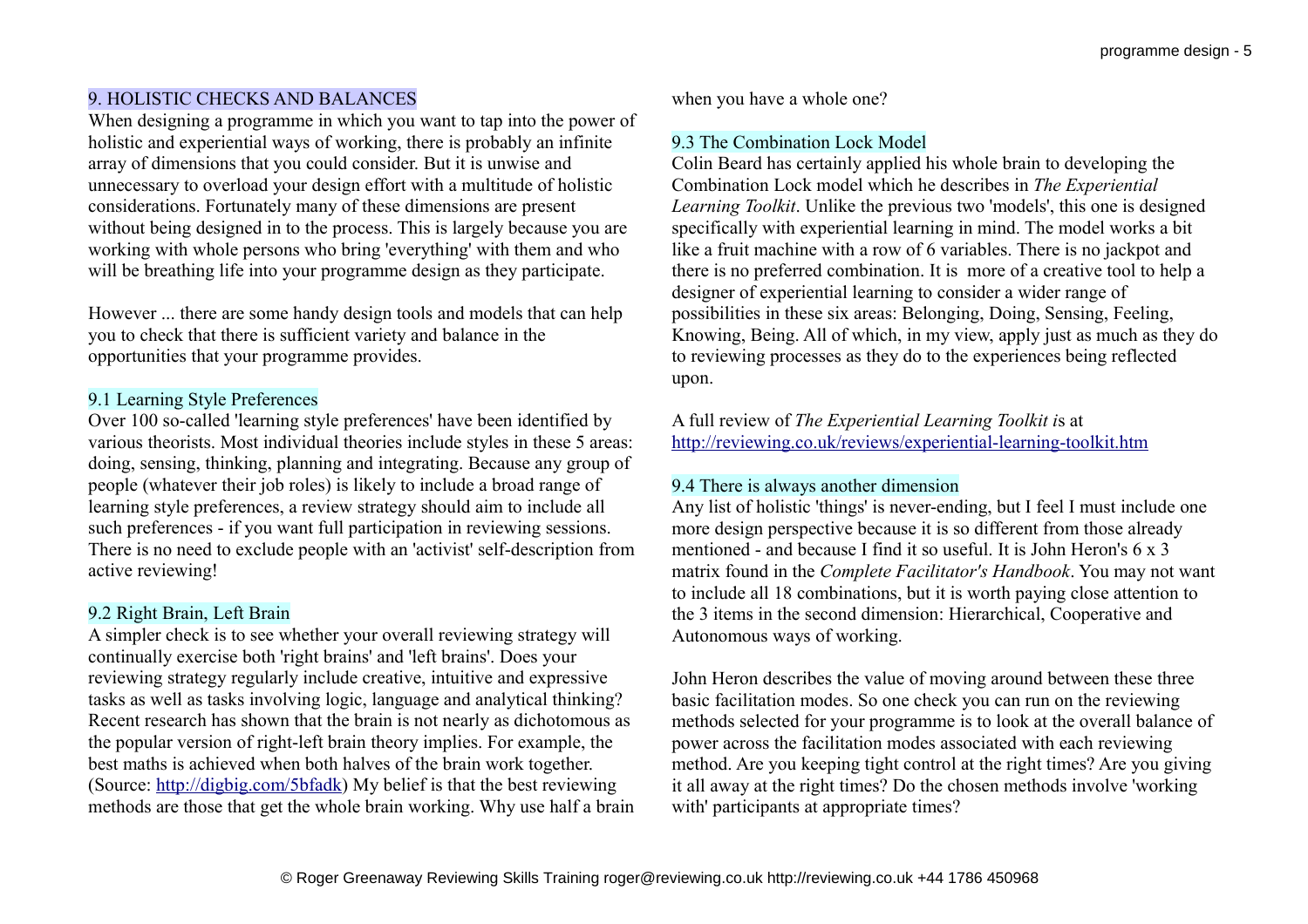*None of the four 'holistic checks and balances' listed above will give you a sequence for your design. But any of these checks will help to ensure that, overall, your reviewing sessions are varied and balanced in terms of the model to which you are referring. If nothing else these sorts of checks and balances will get you out of a rut you didn't know you were in, and in doing so you may happen across ways of helping participants get out of theirs.*

#### 10. TEST AND EVALUATE

No design is complete until it is tested - so a suitable test needs to be built into the design. Some people approach this kind of process by trying to tweak a design until it is as perfect as can be. As a result of the 'tweaking' approach people tend to stay close to the original model 'because it has been tested'. But what about all of the other possible models that haven't been tested? Could they be even better?

So when evaluating a programme (or a reviewing design) be clear whether you want a gentle tweak test or something more revolutionary. If you make bold experiments with a range of very different designs you will get a much better feel for what really matters - and you could find yourself saying goodbye to a few sacred cows. You might even conclude that most effective programmes are the freshly designed ones.

You will find 42 ideas about programme evaluation at: <http://reviewing.co.uk/evaluation/methods1.htm>

Roger Greenaway [roger@reviewing.co.uk](mailto:roger@reviewing.co.uk)

### **DESIGN COMPETITION: HOW TO ENTER**

Active Reviewing Tips 13.6 (December 2011) is the third in a series of articles about the design of reviewing processes in experiential learning.. That adds up to 30 design tips over the last three months. If you missed any see:<http://reviewing.co.uk/ezine1/art001.htm>

**How to enter:** you need to implement at least one of these 30 design tips and describe what happened - in a Tweet or a few sentences.

**Your reward for entering** is that you will receive FULL descriptions of two of the following methods: *Activity Map, Back to the Future, Storyline, Simultaneous Survey, Horseshoe, Turntable*. Say which two you would like. That is your reward - simply for entering.

**Winning entries** that are published in Active Reviewing Tips (with your permission) will be rewarded with all six descriptions. I hope to publish one winning entry each month in 2012.

If you get frustrated when you see the name of a reviewing method in Active Reviewing Tips without an accompanying description, then ease your frustration by entering the competition and receiving 2 (or even 6) full descriptions for your growing toolkit.

I look forward to receiving your entry soon - while you remember.

#### Roger Greenaway

[roger@reviewing.co.uk](mailto:roger@reviewing.co.uk) (for competition entries and any other business) [http://reviewing.co.uk](http://reviewing.co.uk/)

If you like this issue, please tell others. If you can suggest improvements please tell me. If you tweet, you can now follow  $@$  roger review on Twitter Get future tips (for free) by email  $\omega$  http://reviewing.co.uk/ ezines.htm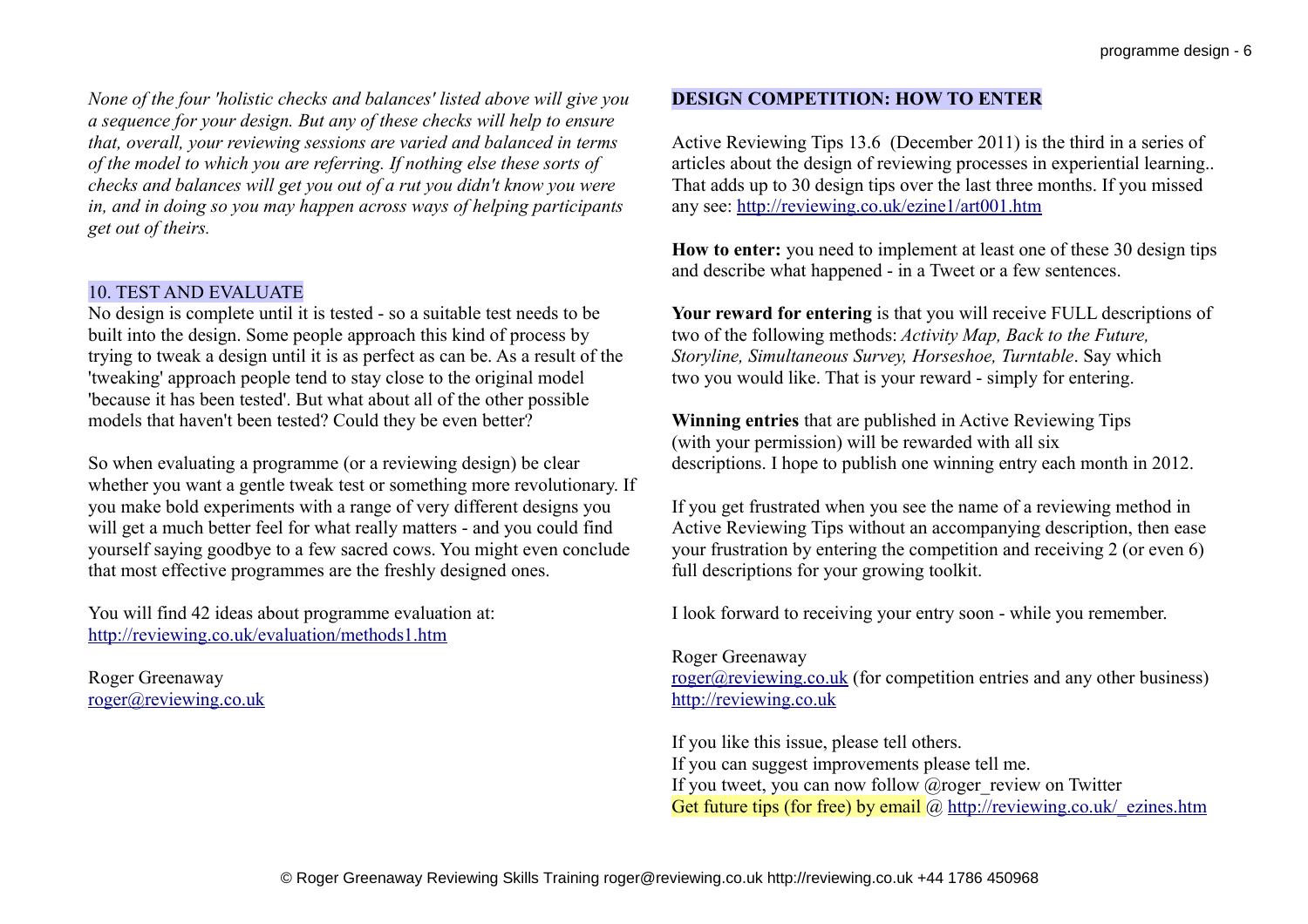# **DESIGNING REVIEW SESSIONS: 10 TIPS**

By Roger Greenaway, Reviewing Skills Training

*This is the second of three articles about design and experiential learning. The first was about programme design. This article is about session design. The next article is about the design of reviewing methods. To find the archives visit: [http://reviewing.co.uk/\\_ezines.htm](http://reviewing.co.uk/_ezines.htm)*

I am not suggesting that every review should follow these ten tips: most of the active reviewing methods I promote would only meet some of these criteria some of the time. But if your starting point (for a review) is that you simply have a few good questions up your sleeve then STOP! and ponder whether some of these design tips for reviewing might help you and your participants get more value from the session.

- 1. Get every individual reflecting within 2 minutes
- 2. Get every individual communicating within 5 minutes
- 3. Agree the main focus for the review within 10 minutes
- 4. Get the main review process going within 15 minutes
- 5. Agree a time structure for the whole session
- 6. Ensure sufficient time for reporting back (or other kind of sharing)
- 7. Build in time for evaluating the review session
- 8. Highlight key learning at group and individual levels
- 9. Connect learning with other parts of the programme and life/work.
- 10. Close the session with a link to the next event
- 11. Feel free to play the 'Joker' at any time

# 1. GET EVERY INDIVIDUAL REFLECTING WITHIN 2 MINUTES

WHY: Having everyone reflecting in the first two minutes matters because reflection is for everyone. Solo reflection time allows

individuals to reflect alone before their thoughts can be influenced by others. This thinking time also helps people come up with considered responses rather than finding themselves saying the first thing that comes to mind – which is more reaction than reflection.

HOW: Make one of these proposals for getting off to a quick, thoughtful, inclusive start.

- Write down a statement: such as an observation, feeling, intuition or insight.
- Find an object or picture that helps you say what you want to say.
- Reflect on ... [this question] for a minute and be ready to answer it in one sentence.
- Choose a question you would like to answer and prepare your response.
- Move to a position on the spectrum ... [described] that represents your own view.
- Create a chart showing your ups and downs during the experience.
- Lie down and listen to this guided reflection ...

### 2. GET EVERY INDIVIDUAL COMMUNICATING WITHIN 5 MINUTES

WHY: Getting everyone communicating within the first 5 minutes matters because communicating with at least one other person turns fleeting thoughts into a more concrete form. And as reflections ricochet between people this provokes further reflection as everyone discovers an ever broadening range of perspectives. And this is not yet discussion – it is simply the sharing of reflections.

HOW: Make one of these invitations to get everyone communicating their reflections.

• Share your reflections / object / picture / statement / answer /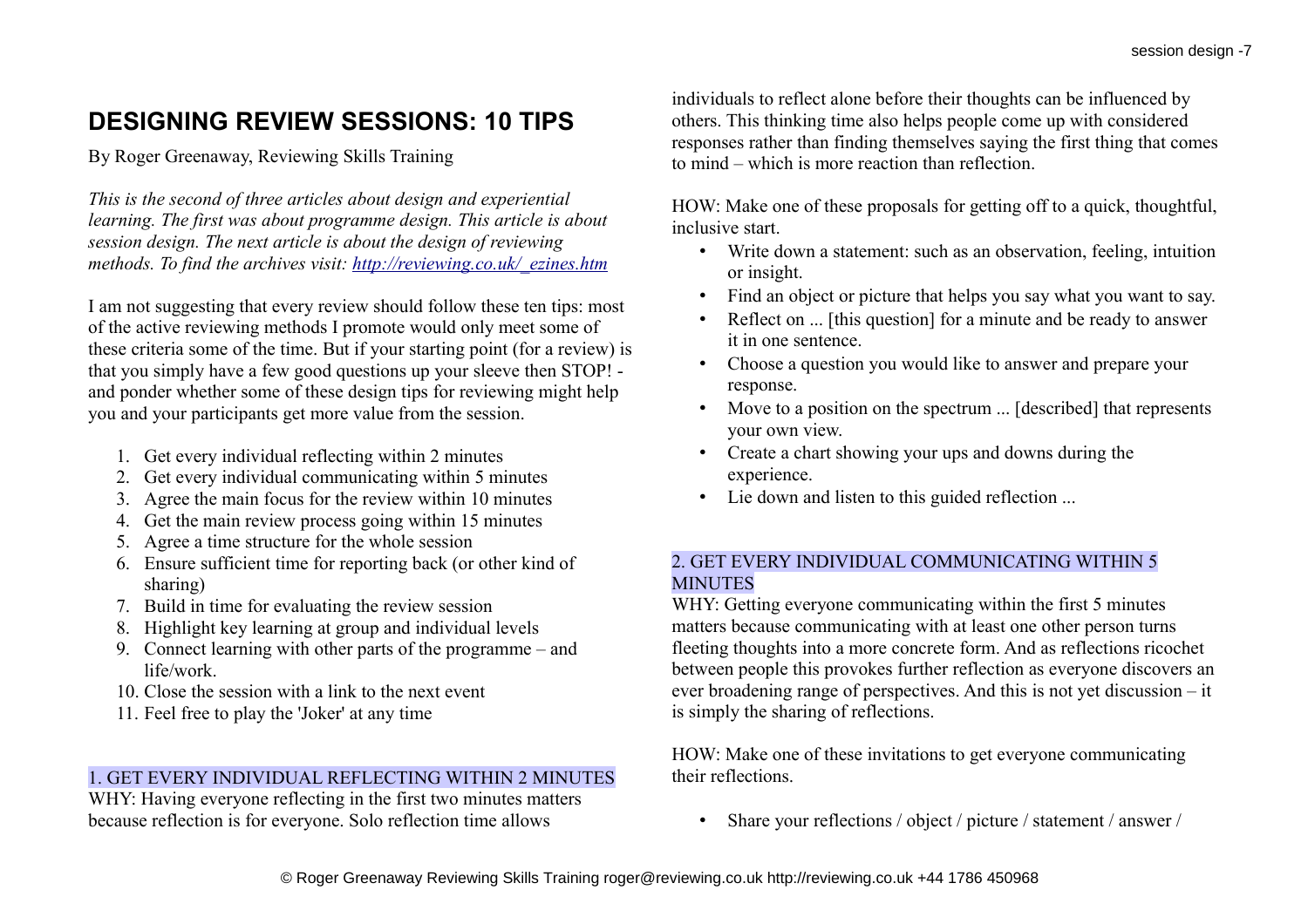position with a neighbour.

- Share your reflections with someone you talk with less often than most.
- Share your reflections one-to-one with at least 3 people in 3 minutes.
- Share your reflections in a round (briefly if the 5 minute target is to be achieved!)
- Meet in 3s or 4s to create a summary of your reflections to share in the whole group.
- Exhibit your reflections and tour the exhibition responding to what you see.

### 3. AGREE THE MAIN FOCUS FOR THE REVIEW WITHIN 10 **MINUTES**

WHY: Agreeing a main focus saves everyone from a meandering review that follows the loudest voices. The more democratic the agreement, the more everyone will be engaged in what follows. Even if the process is simply an endorsement of your recommendation, at least the main focus of the session is the result of an open and deliberate choice.

HOW: Choose one or more of these processes for establishing the main focus.

- If there are no other suggestions I recommend that we focus on ... [this one suggestion]
- I would like you to choose what we focus on using 'Deciding Line' (quick version).
- Show the strength of your preference by where you stand on this spectrum '(Horseshoe').
- In 3 groups decide the top 3 reasons for and against focusing on ... [one of these topics].
- Show the strength of your preference(s) by where you stand on this triangle of options.
- Lobby and campaign for your preferred option when you can see

where people stand.

### 4. GET THE MAIN REVIEW PROCESS GOING WITHIN 15 **MINUTES**

WHY: Impatience and frustration may set in if the main process has not begun inside 15 minutes. (For some active reviewing methods, such as 'Action Replay' or 'Sketch Map', the method will have begun within the first minute of the reviewing session. When this happens, the first three 'tips' listed above are usually designed into the method as an integral part of the process.)

HOW: You will have a few options up your sleeve. You need to choose which is the best reviewing method for reviewing the agreed topic with this group at this time and in the time available. If the group is familiar with the methods that are 'up your sleeve', you may wish to include participants in discussing the best method for reviewing the chosen topic.

# 5. AGREE A TIME STRUCTURE FOR THE WHOLE SESSION

WHY: Participants will take part more responsibly and intelligently if they have an understanding of the bigger picture, if they have a clear sense of shared purpose, and when they know how much time is available. Arbitrarily stopping whenever the clock dictates means that review sessions feel like 'half a review' – such as when sharing happens but nothing is done with what is shared.

HOW: Let participants know how much time is available for the review session and what finishing point you hope to reach. Knowing the time structure allows participants to pace themselves and to make a suitable contribution. For example, if they know it is a 20 minute review with 10 people everyone senses how much to contribute and how much to encourage others to join in.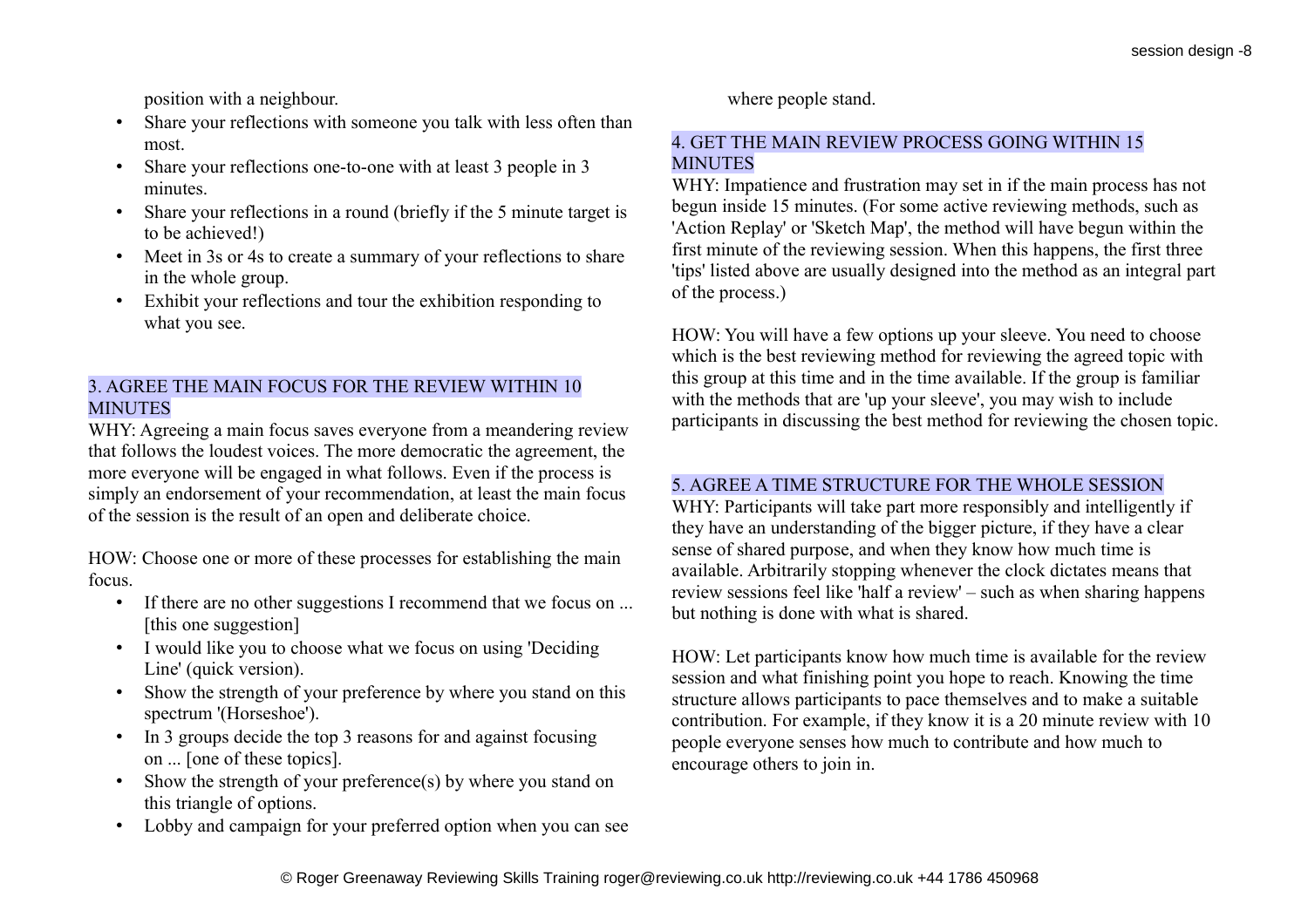# 6. ENSURE SUFFICIENT TIME FOR REPORTING BACK (OR OTHER KIND OF SHARING)

WHY: As soon as you have asked people to review in subgroups, there is an expectation that these smaller groups will be sharing something in the whole group. The smaller the group size the greater the opportunities for all to participate, but the more subgroups you create the longer will be the reporting back in a plenary session - unless you have thought ahead and have come up with a time-saving alternative...

HOW: ... Here are some options:

- Have each subgroup put their 'output' on display and extend the break by 5 or 10 minutes so that people have time to tour the exhibition. The 'output' could be a summary of key points, a headline, a picture, a diagram, a question, a formula or recipe, a proposal etc.
- Alternatively announce 2 x 5 minute exhibitions. Each group splits into exhibitors and viewers. Exhibitors stay put with their exhibit while viewers tour at least two other exhibits. For the second 5 minutes, viewers become exhibitors and vice-versa. These are sample timings only: adjust times and advice to suit the occasion.
- Have each individual make a copy of their own subgroup's output in a form that they can wear such as: a badge, a bandoleer, tie, arm band, tunic, apron, sandwich board, headband or hat. Extend the next break to allow time for people to view, mingle and learn about other perspectives.
- '4 x 4' is so-called because I first used this with a group of 16 people who were reviewing in 4 subgroups but this sharing method can be scaled up (or down) for other group sizes. Within each subgroup each person is identified by a number, starting with 1. Then all 1s meet, all 2s meet, all 3s meet and all 4s meet, etc. Each and every individual is now responsible for sharing the output from their former group. An optional extra stage is that people can then return to their former group for further sharing or

discussion.

• Have a representative from every subgroup do a flip-chart or Powerpoint presentation – but now that you have read the other options you may decide that this is not the most time-efficient and engaging way of achieving your purpose.

# 7. BUILD IN TIME FOR EVALUATING THE REVIEW SESSION

WHY: So that you and participants can learn how to improve the reviewing process.

HOW: If you sneak in a quick evaluation at the end of a reviewing session do not expect high quality data. But perhaps some evaluation is better than none. In some situations, mid-session evaluation may be more productive because it has a more immediate purpose and it allows you to make instant adjustments to the review process.

For evaluations of up to 10 minutes you can ask a series of questions that can be asked on a spectrum. I like the physical version ('Horseshoe') in which you ask people where they stand on a curved scale that you have defined. Depending on the purpose of your evaluation, you may find some of these questions useful:

- Do you feel that people are listening well to each other in this group? (very well – not well)
- Do you feel that other participants are facilitating your learning in any way? (a little  $-$  a lot)
- Do you get sufficient opportunity to reflect on experience? (a little – a lot)
- Do you get sufficient opportunity to participate in reviewing processes? (a little – a lot)
- Do you find that reviewing processes are adding a little or a lot to the value of this event?
- How do you find the pace of reviewing sessions? (Too fast just right – too slow).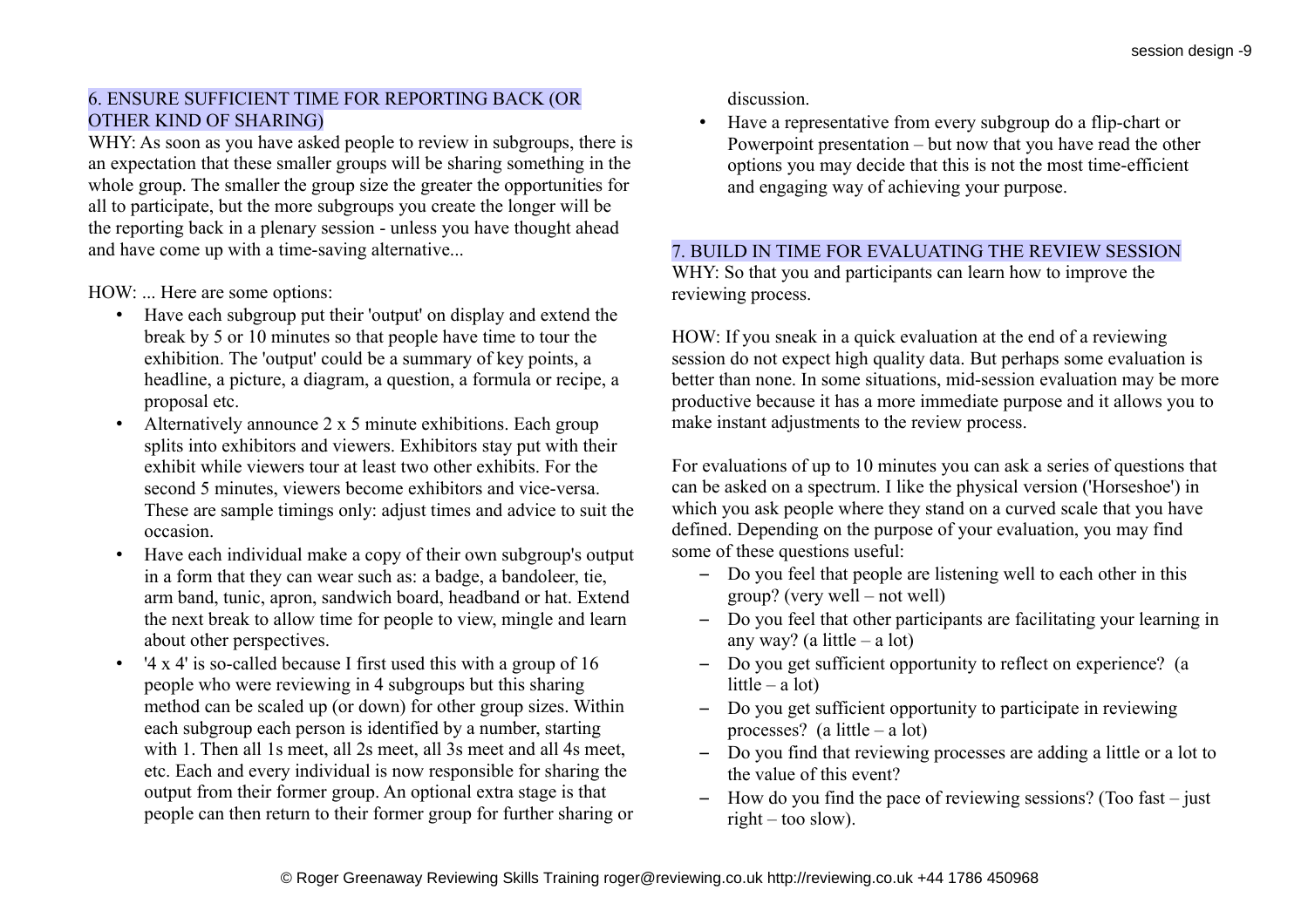– If anyone makes a proposal for improving reviewing sessions, turn these into a question that can be answered on the spectrum: how much do you support this proposal? (a little – a lot)

Unless everyone is bunched together and the message is clear, I like to invite people to talk with their 'friendly neighbour' about why they chose their position. As a minimum I would then sample views from 3 points on the spectrum: 'at or near this end', 'at or near the other end', 'at or near the middle'.

For longer evaluations of around 20 minutes or more, I would use 'Simultaneous Survey'. About 8 evaluation questions are shared out throughout the whole group. Each individual walks around finding answers to their own question (while also answering any questions they are asked). After about 8-10 minutes, people with the same question meet up and prepare a summary of their findings to share in a plenary session or put on display.

### 8. HIGHLIGHT KEY LEARNING AT GROUP AND INDIVIDUAL LEVELS

WHY: From a design perspective, team reviews can be readily fitted into the time available. But for reviewing at the individual level, the time needs to be more carefully allocated and controlled. A session in which every individual is expecting to receive quality feedback cannot suddenly stop when there are still one or two individuals waiting their turn. Review sessions with an individual focus need to be well timed and well structured to ensure that everyone has a fair share of this key learning opportunity.

HOW: Some facilitators seem to review mostly at the group level eg 'What are we learning from these experiences about us as a group / about how teams work / about how this team can improve?' Whereas other facilitators emphasise personal learning eg 'What are you learning from

these experiences about yourself / about your abilities / what you need to work on?' This difference in emphasis is partly influenced by programme objectives, and partly by facilitator preferences. But in most programmes there is a need to reflect at both of these levels (and at other levels too). It is important to achieve the optimum balance between these levels. So ensure that you include all relevant levels and that you find the optimum balance for the occasion!

### 9. CONNECT LEARNING WITH OTHER PARTS OF THE PROGRAMME - AND LIFE

WHY: Although connections to work/community/life can be made at any point in a review session, there is an argument that the sooner such connections are made the more seriously they will be taken and the more thoroughly they will be explored. But there is also an argument that introducing work/community/life connections too soon may limit what can be learned from the most recent experience. Both arguments are right! The situation determines which is approach is best.

HOW: Although this is point 9 in this tips list, it might be the first thing you do at the start of a review session. You may wish to ask 'How was this like/unlike other experiences on this programme?' or 'How do you anticipate this experience could be of relevance to you at work / in life?' The review that follows would delve deeper into any suggested connections. For example 'Action Replay' lends itself to replaying scenes from a) the recent experience b) earlier associated programme experiences c) associated work/life experiences.

# 10. CLOSE THE SESSION WITH A LINK TO THE NEXT EVENT

WHY: Reviews tend to be backward looking because the primary process is reflecting on the recent past. But there should also be a sense of movement and moving on. So it is always useful to help learners anticipate their next opportunity to use what they have just learned, or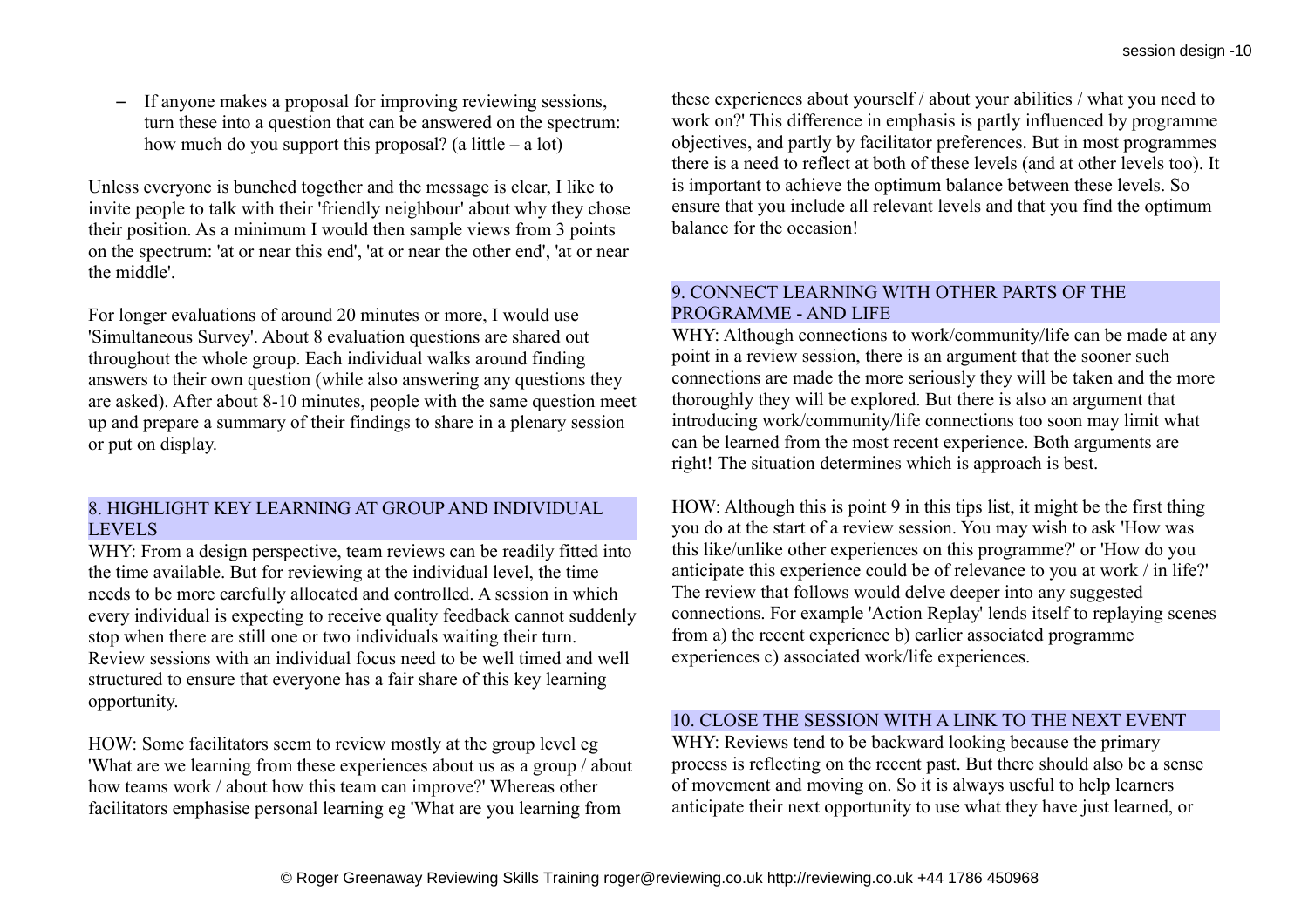their next opportunity to continue exploring what they are currently exploring. Ideally, the next activity provides just the right opportunity to do so!

HOW: There are always two chances of linking between activities:

- 1) at the end of the review of Activity A
- 2) when briefing Activity B which was thoroughly explored in my article on 'Reviewing Before Action' <http://reviewing.co.uk/articles/Reflection-Before-Action.pdf>

Because 'linking' is so important in learning from experience (with one experience throwing light on another) the optimum strategy is to use both opportunities for linking!

### 11. FEEL FREE TO PLAY THE JOKER AT ANY TIME

The Joker comes from 'The Active Reviewing Cycle': it is the wild card that can be played at any time and can be anything you want it to be. Every system or model should have a Joker – because the Joker is a reminder that a model is an average, sanitised approximation of how things work. Average, sanitised approximations do have a value in helping us to understand how things work, but there comes a point where we need to keep such approximations at a safe-but-helpful distance so that we can see what is *really* happening. The Joker, amongst other things, helps us to get this distance right – giving models (and 'Tips') the respect they deserve, but no more than that.

Yes this was a 10 Tips 'structure', so it is entirely appropriate that the Joker comes in at No.11!

For fuller descriptions of methods mentioned above search for the name at [http://reviewing.co.uk](http://reviewing.co.uk/)

# **DESIGN COMPETITION: HOW TO ENTER**

Active Reviewing Tips 13.6 (December 2011) is the third in a series of articles about the design of reviewing processes in experiential learning.. That adds up to 30 design tips over the last three months. If you missed any see:<http://reviewing.co.uk/ezine1/art001.htm>

**How to enter:** you need to implement at least one of these 30 design tips and describe what happened - in a Tweet or a few sentences.

**Your reward for entering** is that you will receive FULL descriptions of two of the following methods: *Activity Map, Back to the Future, Storyline, Simultaneous Survey, Horseshoe, Turntable*. Say which two you would like. That is your reward - simply for entering.

**Winning entries** that are published in Active Reviewing Tips (with your permission) will be rewarded with all six descriptions. I hope to publish one winning entry each month in 2012.

If you get frustrated when you see the name of a reviewing method in Active Reviewing Tips without an accompanying description, then ease your frustration by entering the competition and receiving 2 (or even 6) full descriptions for your growing toolkit.

I look forward to receiving your entry soon - while you remember.

#### Roger Greenaway

[roger@reviewing.co.uk](mailto:roger@reviewing.co.uk) (for competition entries and any other business) [http://reviewing.co.uk](http://reviewing.co.uk/)

If you like this issue, please tell others. If you can suggest improvements please tell me. If you tweet, you can now follow  $@$  roger review on Twitter Get future tips (for free) by email  $\omega$  http://reviewing.co.uk/ ezines.htm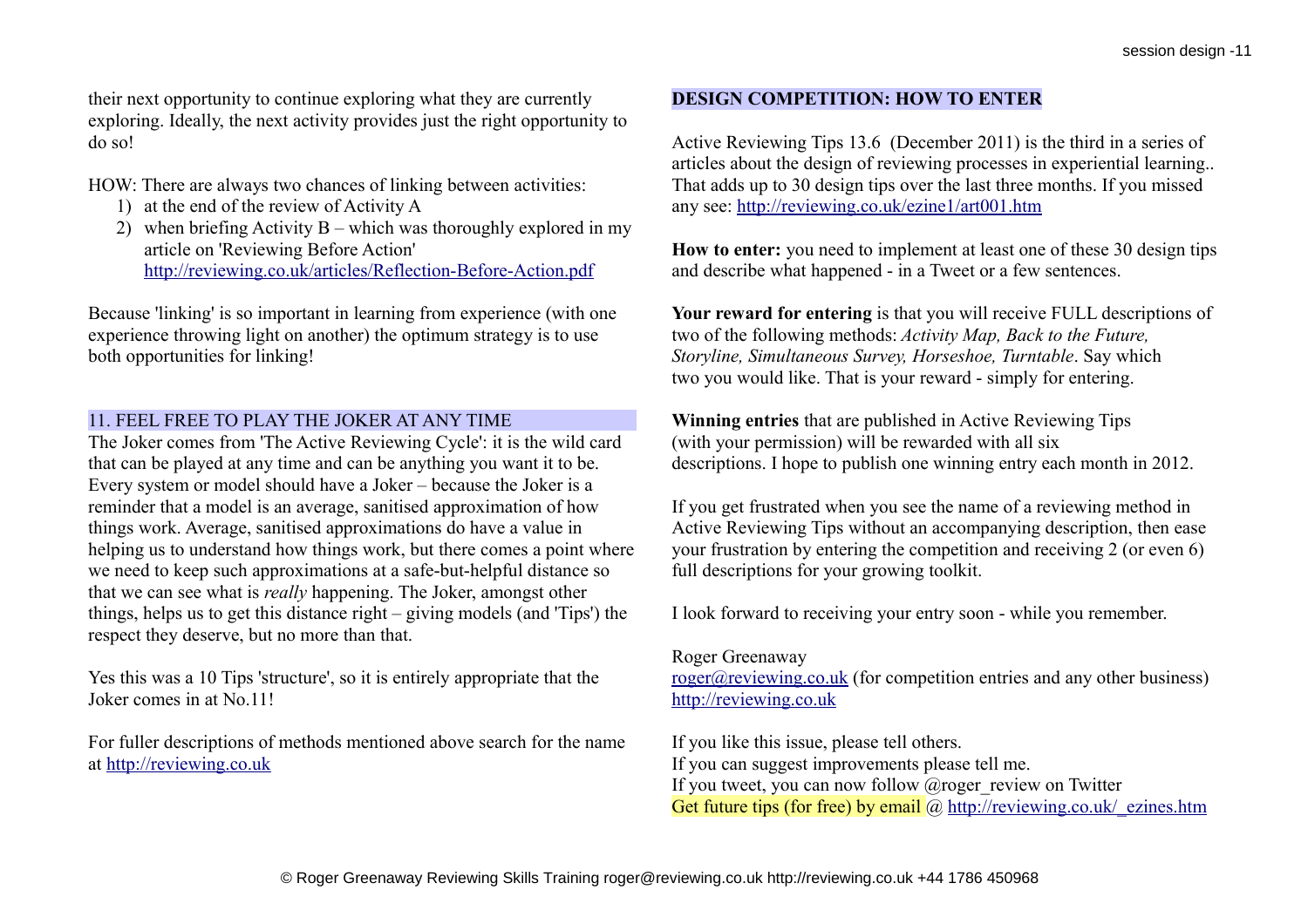# **DESIGNING ACTIVE REVIEW METHODS: 10 TIPS**

By Roger Greenaway, Reviewing Skills Training

This is the third in a series of articles in [Active Reviewing Tips](http://reviewing.co.uk/_ezines.htm) about the design of reviewing processes in experiential learning. Each article zooms in closer than the previous one:

> The first was about *[programme](http://reviewing.co.uk/archives/art/13_4_designs_for_reviewing.htm)* [design.](http://reviewing.co.uk/archives/art/13_4_designs_for_reviewing.htm) The second was about *[session](http://reviewing.co.uk/archives/art/13_5_designing_review_sessions.htm)* [design.](http://reviewing.co.uk/archives/art/13_5_designing_review_sessions.htm) This article is about *[method](http://reviewing.co.uk/archives/art/13_6_designing_review_methods.htm)* [design.](http://reviewing.co.uk/archives/art/13_6_designing_review_methods.htm)

You may be thinking that you could save a lot of time by skipping this article and using a ready-made off-the-shelf reviewing method. You may not think of yourself as a designer of reviews. But I bet you are! I am sure that you adapt and adjust reviewing methods that you already know and use – depending on the group size, the group mood, the time and space available, your primary objective, etc. Without making such adjustments, off-the-shelf methods fall flat. Making adjustments involves re-designing. And the more re-designing you do, the more you can claim to be a designer of reviewing methods. Here are ten tips on how to build on your existing design skills.

- 1. Simplicity
- 2. Novelty
- 3. Go large
- 4. Use props
- 5. Use tasks
- 6. Draw on popular culture
- 7. Make it fun to facilitate
- 8. Pull out all the stops
- 9. Treat participants as explorers
- 10.Involve participants as co-designers

# **1. SIMPLICITY**

There is something appealing about elegant designs that are instantly understood and that need minimal explanation and very few rules. So try designing '*out'* what is not essential rather than designing '*in'* extras in an attempt to dress up a poor design. Explore the possibility that 'less is more' in your design. 'Less is more' could mean any or all of these:

- the less the facilitator does, the more there is for participants to do
- a review exploring one question achieves more than a review exploring 10 questions
- limiting responses to one sentence improves reflection, expression and listening.

Experiences can be complex phenomena so take care that simplicity in design does not lead to superficial responses. That would be simplicity gone wrong. I regard 'Warm Seat' as a simple 'plain vanilla' design in which the learner receiving feedback is encouraged to ask just one question. See<http://reviewing.co.uk/feedback.htm#warmseat>

# **2. NOVELTY**

Go for the kind of novelty that captures the imagination and that makes people want to have a go. With novelty there is less risk of the method prompting unwanted associations, such as an adult saying "This is kids' play – I was throwing rubber chickens around in kindergarten". Novelty provides a clean, fresh start. My own innovations in reviewing arose in many ways including some fresh starts and some recycling of old ideas. Innovation resulted from various processes including:

- deliberate creativity with colleagues
- adapting a method because the usual resources were not available
- developing variations of a method that already worked well
- finding a new use for an old method
- recognising the shortcomings of an existing method and doing something about it
- seeking greater efficiency
- responding to needs arising during a programme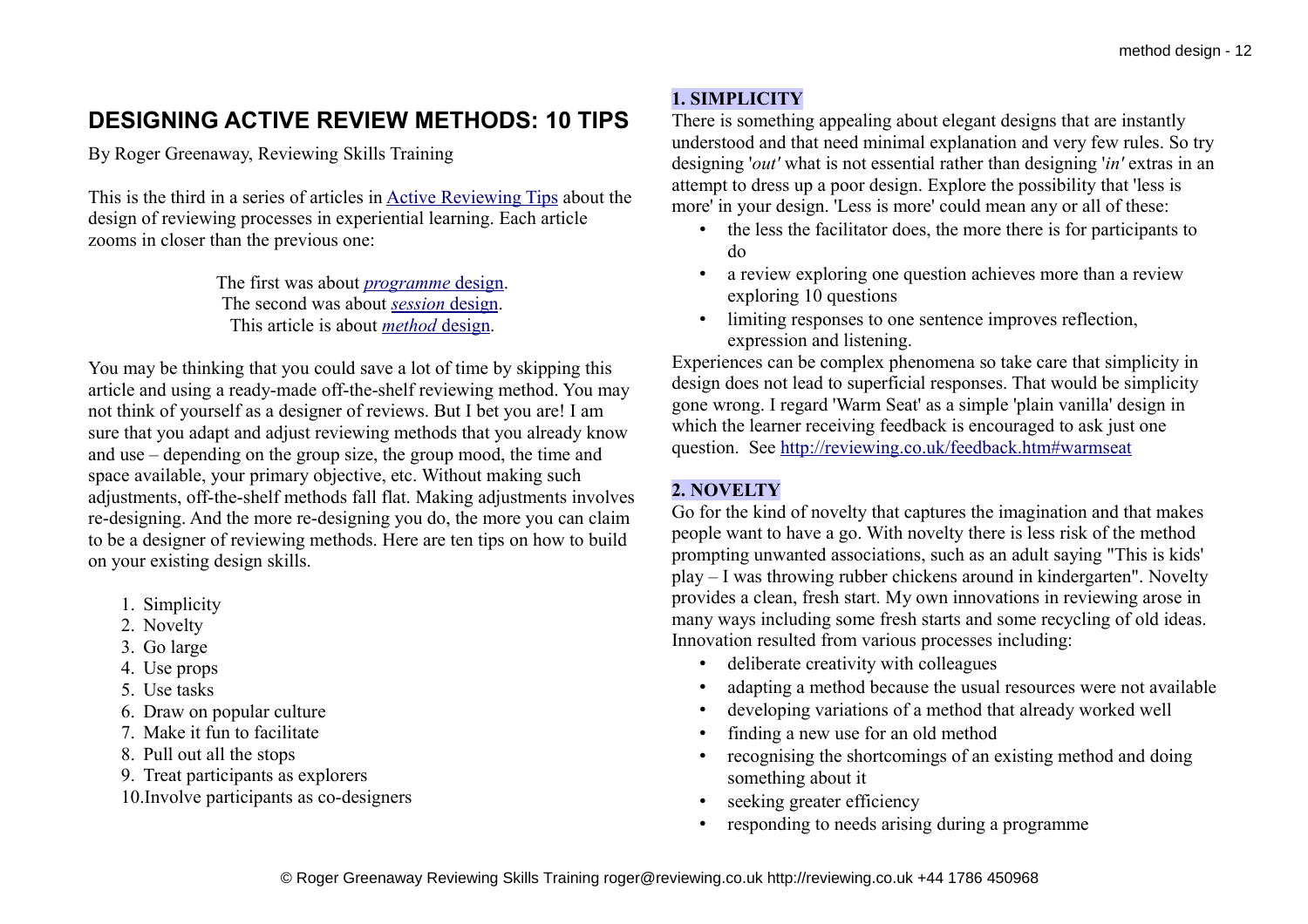• turning principles into practice

• turning research findings into practice For my full article on *Innovations in Reviewing*, see [http://reviewing.co.uk/archives/art/7\\_5.htm](http://reviewing.co.uk/archives/art/7_5.htm)

# **3. GO LARGE**

Scale up methods so that (for example):

- a line on a page becomes a rope on the ground
- a 2 x 2 diagram becomes four quarters of a room
- steps in a process become the stairs to the floor above.

Walking around inside a big diagram stimulates deeper reflection than does thinking about a diagram on a page. I admire experienced practitioners of meditation who achieve deep reflection without moving, but walking around inside large models provides different kinds of opportunities for reflection that are more dynamic and that are more open to all.

# **4. USE PROPS**

Some simple props can be highly transformative:

wearing a mask; using a microphone; wearing a special hat; sitting on a throne; operating the remote control in Action Replay; holding the conch from Lord of the Flies, Harry Potter's wand or invisible cloak, a talking stick, or a clapper board ...

The best props instantly transport people into a particular frame. For example, a prop can signify:

> honesty, curiosity, authority, democracy, a thinking style, an interview style or a special power.

Props (or pictures) from the activity being reviewed may have taken on special meaning and significance for the group – such as:

the treasure they found, the clock that timed them out, the rope that connected them together, the picture or symbol representing what they survived or achieved.

# **5. USE TASKS**

A common pattern in much experiential learning is: Brief  $\rightarrow$  Task  $\rightarrow$ Debrief. During the task, the facilitator often has a monitoring and observing role while the group perform the task independently. When it comes to the debrief (or review), the facilitator is back in charge. *But there is another option at this stage*: the review/debrief can itself be an independent task such as:

- carrying out a survey
- making a map or flow chart
- creating a picture of a new person to join the team
- performing an action replay that highlights critical moments.

Tasks qualify as 'review' tasks if the task design requires people to reflect on their previous experiences. Good designs make it likely that everyone is fully involved in the process. This may, for example, involve people working in pairs or in small groups. A design may focus on just one stage of a learning cycle - such as storytelling or analysis. A review task does not necessarily follow a full learning cycle ending with a future focus. In fact many good review tasks naturally lead into a facilitated review. The output from a review task gives the facilitator plenty of 'material' to work with. When participant tasks feed into the next stage of a reviewing process, the whole process becomes more enriched, more focused and more engaging.

# **6. DRAW ON POPULAR CULTURE**

One of the main reasons for drawing on popular culture is that it can provide you with ready-made styles and formats to work with that everyone instantly understands. Quiz shows, chat shows and talent shows with panels of judges scoring performances all provide wellknown, ready-made, and tried and tested formats that can be readily converted into reviewing formats. Care needs to be taken with formats that can become cruel or humiliating (such as *The Weakest Link* or *The Apprentice*). Such formats risk introducing values that are at odds with the kind of learning culture that you are trying to create. You can always be selective and build a technique around just one aspect of a show. For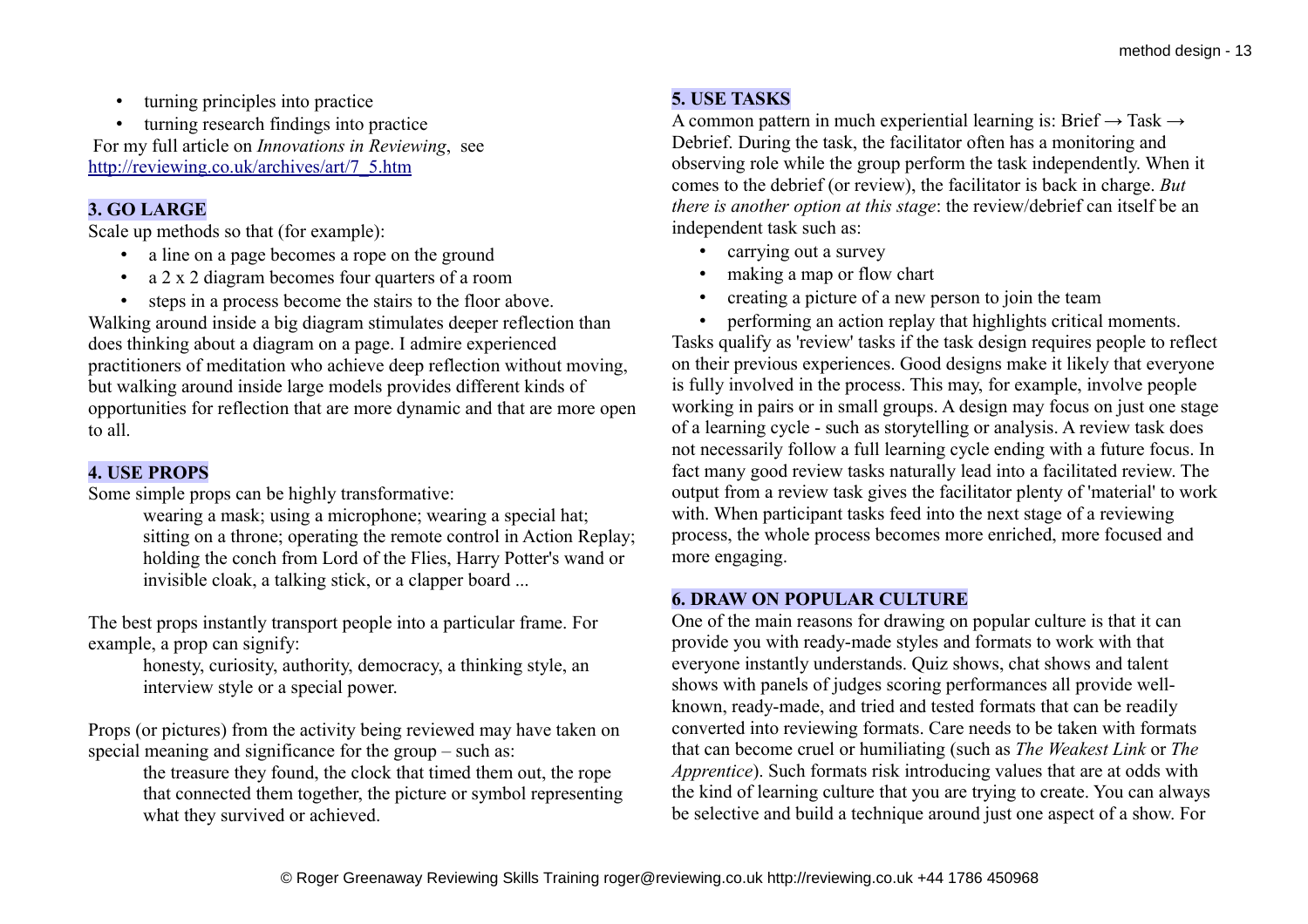example, Kaye Richards created a mock-up of the *Big Brother* diary room in order to provide the cues for a particular style of interviewing. And Colin Beard models one of his activities in *The Experiential Learning Toolkit* on the *Antiques Roadshow* which cues certain ways of handling and exploring objects and talking about them.

# **7. MAKE IT FUN TO FACILITATE**

Create designs that give the facilitator something more to do than simply give the brief and manage the time. Although it is good to keep the focus on what the learner is doing, you can add value by giving the facilitator an interesting and demanding role in the process – without squeezing out opportunities for participants. Here are some examples of facilitation roles that can be 'fun':

- In *Solo Challenge* you facilitate the negotiation of suitable challenges for each individual.
- In *Turntable* you can take turns like everyone else and enjoy joining in on all sides.
- In *Vote of Thanks* your key role is to ensure that no-one misses out on appreciation.
- In *Horseshoe* or *Warm Seat* you can invite feedback for yourself and lead by example.

For more examples see '*What do facilitators do*?' at [http://reviewing.co.uk/archives/art/13\\_1\\_what\\_do\\_facilitators\\_do.htm](http://reviewing.co.uk/archives/art/13_1_what_do_facilitators_do.htm)

Fun for participants can be even more important, and is included within the next tip. For more on 'fun' see *Reviewing for Fun*: [http://reviewing.co.uk/archives/art/8\\_1.htm#Reviewing\\_for\\_Fun](http://reviewing.co.uk/archives/art/8_1.htm#Reviewing_for_Fun)

# **8. PULL OUT ALL THE STOPS**

Playing the organ with only one stop pulled out is timid and cautious and does not reveal the full range of sound that is possible. 'Pulling out all the stops' when designing reviews means engaging:

- more than one kind of intelligence
- more than one kind of learning style
- more than one kind of thinking style
- more than one part of the brain and
- more than one part of the body.

Ideally the method you design will require a rich mixture of abilities while also being in a social context that fulfills a range of personal and social needs. Needs to consider can include:

> the needs for belonging and acceptance, for care and friendship, for praise and recognition, for responsibility, achievement, selfrespect, creativity, new experience, connection, significance, contribution, fun and power.

Yes you can achieve all of this through reviewing – if your design encourages participants to pull out plenty of stops! Even simple designs such as *Simultaneous Survey* pull out most of the stops listed above. For more about how reviewing can meet a variety of needs, see *Reviewing for Development*: [http://reviewing.co.uk/articles/reviewing-for](http://reviewing.co.uk/articles/reviewing-for-development.htm)[development.htm](http://reviewing.co.uk/articles/reviewing-for-development.htm)

# **9. TREAT PARTICIPANTS AS EXPLORERS**

Think of reviewing as a journey in which participants are searching and exploring. Many reviewing methods could be viewed as exploring aids. The traditional 'discussion host' facilitator does all the exploring through the questions they ask. Whereas well designed reviewing methods treat participants as the main explorers. For example, people can explore ...

- by carrying out a survey
- or by finding out what it's like to be 'in the shoes' of others
- or by seeking patterns in events
- or by searching for reasons why things went wrong (or right)
- or by exploring options for their next move.

Exploring readily fits with making and using maps (such as *Metaphor Maps*) and with charting progress towards a goal. Ideally each participant will feel that the review itself is a journey and not simply a motionless resting point between journeys. One way of working with the idea of